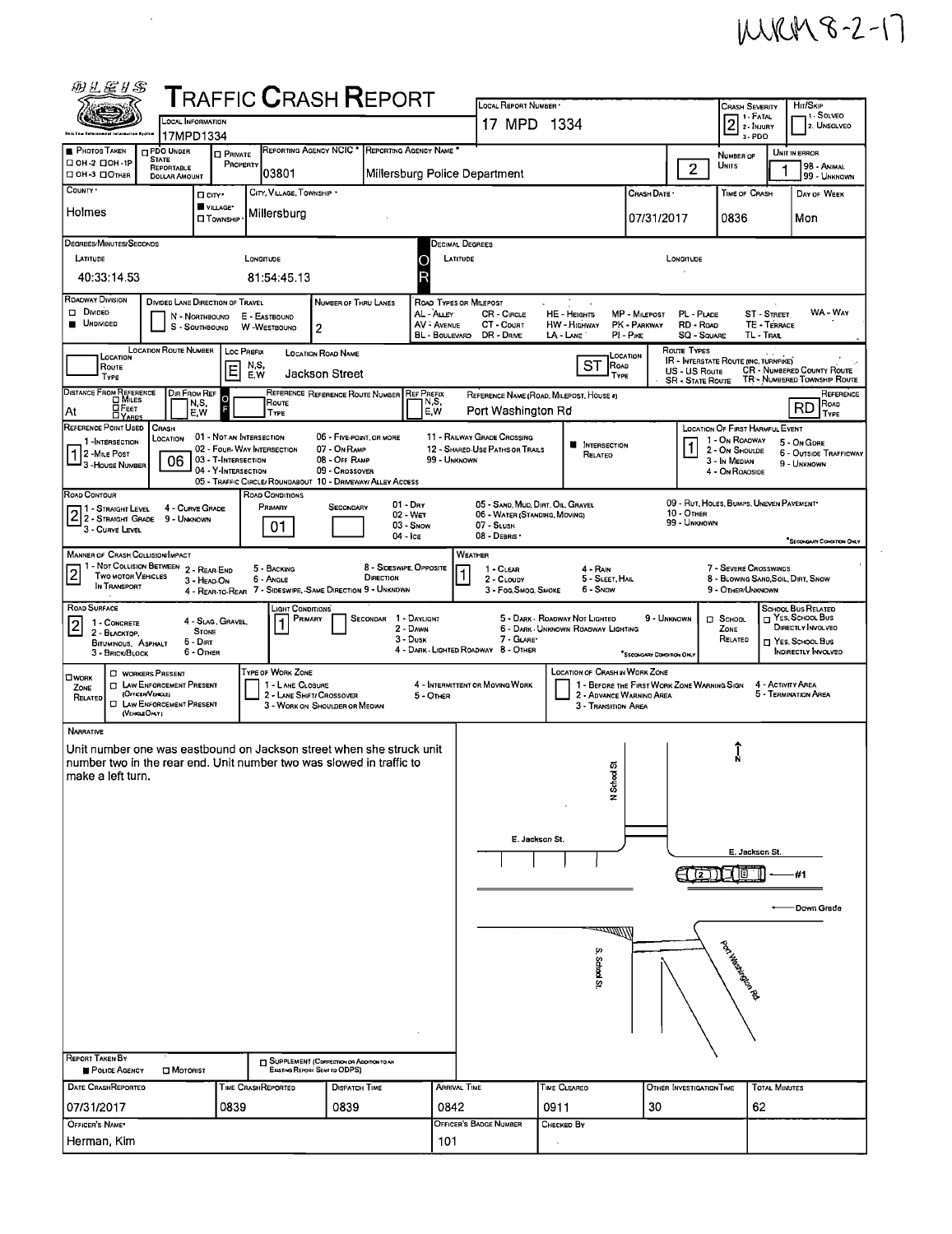|                                                                                   | Unit                                                                                                          |                            |                                                                                |    |                                                                                                                       |               |                                                 |                                                                                    |                                                                                                 |                                                      |                                                                                                                                                                                                                     |  |  |  |  |
|-----------------------------------------------------------------------------------|---------------------------------------------------------------------------------------------------------------|----------------------------|--------------------------------------------------------------------------------|----|-----------------------------------------------------------------------------------------------------------------------|---------------|-------------------------------------------------|------------------------------------------------------------------------------------|-------------------------------------------------------------------------------------------------|------------------------------------------------------|---------------------------------------------------------------------------------------------------------------------------------------------------------------------------------------------------------------------|--|--|--|--|
|                                                                                   |                                                                                                               |                            |                                                                                |    | LOCAL REPORT NUMBER<br>17 MPD 1334                                                                                    |               |                                                 |                                                                                    |                                                                                                 |                                                      |                                                                                                                                                                                                                     |  |  |  |  |
| UNIT NUMBER                                                                       | OWNER NAME: LAST, FIRST, MIDDLE ( C SAME AS DRIVER )                                                          |                            |                                                                                |    |                                                                                                                       |               |                                                 | OWNER PHONE NUMBER                                                                 |                                                                                                 | <b>DAMAGE SCALE</b>                                  | DAMAGE AREA                                                                                                                                                                                                         |  |  |  |  |
|                                                                                   | Williams, Stefanie, L                                                                                         |                            |                                                                                |    |                                                                                                                       |               |                                                 | 330-432-0276                                                                       |                                                                                                 | 3                                                    | FRONT                                                                                                                                                                                                               |  |  |  |  |
| OWNER ADDRESS: CITY, STATE, ZIP                                                   |                                                                                                               | □ SAME AS DRIVER )         |                                                                                |    |                                                                                                                       |               |                                                 | 1 - None                                                                           | о                                                                                               |                                                      |                                                                                                                                                                                                                     |  |  |  |  |
| 343 Monroe Street, Dover, OH, 44622<br>2 - MINOR<br>LP STATE LICENSE PLATE NUMBER |                                                                                                               |                            |                                                                                |    |                                                                                                                       |               |                                                 |                                                                                    |                                                                                                 |                                                      |                                                                                                                                                                                                                     |  |  |  |  |
|                                                                                   |                                                                                                               |                            |                                                                                |    | VEHICLE DENTIFICATION NUMBER                                                                                          |               |                                                 |                                                                                    | <b># OCCUPANTS</b>                                                                              |                                                      | а<br>□                                                                                                                                                                                                              |  |  |  |  |
| OН<br>VEHICLE YEAR                                                                | FBB9933<br><b>VEHICLE MAKE</b>                                                                                |                            |                                                                                |    | 5GAKVCED8CJ146900<br>VEHICLE MODEL                                                                                    |               |                                                 | <b>VEHICLE COLOR</b>                                                               | 1.                                                                                              | 3 - FUNCTIONAL                                       |                                                                                                                                                                                                                     |  |  |  |  |
| 2012                                                                              | Buick                                                                                                         |                            |                                                                                |    | Enclave                                                                                                               |               |                                                 | GRY                                                                                |                                                                                                 | 4 - DISABLING                                        | α                                                                                                                                                                                                                   |  |  |  |  |
| $\overline{p}$ Proof of<br>INSURANCE<br><b>SHOWN</b>                              | INSURANCE COMPANY<br>Ohio Mutual                                                                              |                            |                                                                                |    | <b>POLICY NUMBER</b><br>PPA0068252                                                                                    |               | Toweo By                                        |                                                                                    |                                                                                                 | 9 - UNKNOWN                                          | α<br>O                                                                                                                                                                                                              |  |  |  |  |
|                                                                                   | CARRIER NAME, ADDRESS, CITY, STATE, ZIP                                                                       |                            |                                                                                |    |                                                                                                                       |               |                                                 |                                                                                    |                                                                                                 |                                                      | <b>CARRIER PHONE</b>                                                                                                                                                                                                |  |  |  |  |
| US DOT                                                                            |                                                                                                               | VEHICLE WEIGHT GWWR/GCWR   |                                                                                |    | CARGO BOOY TYPE                                                                                                       |               |                                                 |                                                                                    | TRAFFICWAY DESCRIPTION                                                                          |                                                      |                                                                                                                                                                                                                     |  |  |  |  |
|                                                                                   |                                                                                                               | 2 - 10,001 to 26,000x Las  | 1 - LESS THAN OR EQUAL TO 10K LBS                                              | 01 | 01 - No CARGO BODY TYPE/NOT APPLICABL 09 - POLE<br>02 - Bus/Van (9-15 Seats, Inc Driver) <sup>9</sup> 10 - Cargo Tank |               |                                                 |                                                                                    | 1 1 - Two-Way, Not Divideo                                                                      |                                                      | 1 2 - Two WAY, NOT DIVIDEO, CONTINUOUS LEFT TURN LANE                                                                                                                                                               |  |  |  |  |
| HM PLACARD ID NO.                                                                 |                                                                                                               | 3 - MORE THAN 26,000K LBS. |                                                                                |    | 03 - Bus (16+ Seats, Inc Driver)<br>04 - VEHICLE TOWING ANOTHER VEHICLE<br>05 - Logging                               |               | 11 - FLAT BED<br>12 - Duse                      |                                                                                    |                                                                                                 | 4 - Two-Way, Divideo, Positive Median Barrier        | 3 - Two-WAY, Divided, UNPROTECTED (PAINTED OR GRASS >4FT.) MEDIA                                                                                                                                                    |  |  |  |  |
|                                                                                   | <b>HM CLASS</b><br>$\Box$<br>RELATED                                                                          | HAZARDOUS MATERIAL         |                                                                                |    | <b>06 - INTERMOOAL CONTAINER CHASIS</b><br>07 - CARGO VAN ENCLOSED BOX                                                |               |                                                 | 13 - CONCRETE MIXER<br>14 - AUTO TRANSPORTER<br>15 - GARBAGE REFUSE                | 5 - ONE-WAY TRAFFICWAY<br>Hit / Skip Unit                                                       |                                                      |                                                                                                                                                                                                                     |  |  |  |  |
|                                                                                   | NUMBER<br>NON-MOTORIST LOCATION PRIOR TO IMPACT                                                               |                            | TYPE OF USE                                                                    |    | 08 - GRAN, CHIPS, GRAVEL<br>UNIT TYPE                                                                                 |               |                                                 | 99 - OTHER/UNKNOWN                                                                 |                                                                                                 |                                                      |                                                                                                                                                                                                                     |  |  |  |  |
|                                                                                   | 01 - INTERSECTION - MARKED CROSSWAL<br>02 - INTERSECTION - NO CROSSWALK                                       |                            | $\mathbf{1}$                                                                   |    | 04<br>01 - Sua-Compact                                                                                                |               |                                                 |                                                                                    |                                                                                                 |                                                      | PASSENGER VEHICLES (LESS THAN 9 PASSENGERS MEDIMEANY TRUCKS OR COMSO UNITS > 10K LBS BUS/VAN/LIMO(9 OR MORE INCLUDING DRIVER)<br>13 - SINGLE UNIT TRUCK OR VAN 2AXLE, 6 TIRES 21 - BUS/VAN (9-15 SEATS, INC DRIVER) |  |  |  |  |
|                                                                                   | 03 - INTERSECTION OTHER<br>04 - MIOBLOCK - MARKED CROSSWALK                                                   |                            | 1 - PERSONAL                                                                   |    | 02 - COMPACT<br>99 - UNKNOWN 03 - MID SIZE                                                                            |               |                                                 |                                                                                    | 14 - SINGLE UNIT TRUCK; 3+ AXLES                                                                |                                                      | 22 - BUS (16+ SEATG, INC DRIVER)<br>Non-Motorist                                                                                                                                                                    |  |  |  |  |
|                                                                                   | 05 - TRAVEL LANE - OTHER LOCATION<br>06 - BICYCLE LANE                                                        |                            | 2 - COMMERCIAL<br>3 - GOVERNMENT                                               |    | OR HIT/SKIP<br>$04 - FunSize$<br>05 - MINIVAN                                                                         |               |                                                 | 17 - TRACTOR/SEMI-TRAILER                                                          | 15 - SINGLE UNIT TRUCK/ TRAILER<br>16 - TRUCK/TRACTOR (BOBTAIL)                                 |                                                      | 23 - ANIMAL WITH RIDER<br>24 - ANIMAL WITH BUGGY, WAGON, SURREY                                                                                                                                                     |  |  |  |  |
|                                                                                   | 07 - SHOULDER/ROADSIDE<br>08 - Sidewalk<br>09 - Median/Crossing SLAND                                         |                            |                                                                                |    | 06 - Sport Utility Vehicle<br>07 - Pickup<br>$08 - V_{AN}$                                                            |               |                                                 | 18 - TRACTOR/DOUBLE<br>19 - TRACTOR/TRIPLES                                        |                                                                                                 |                                                      | 25 - BICYCLE/PEDACYCLIST<br>26 - PEOESTRIAN/SKATER                                                                                                                                                                  |  |  |  |  |
|                                                                                   | 10 - DRIVE WAY ACCESS<br>11 - SHAREO-USE PATH OR TRAIL                                                        |                            | <b>DIN EMERGENCY</b><br>RESPONSE                                               |    | 09 - MOTORCYCLE<br>10 - Motonizeo Bicycle                                                                             |               |                                                 | 20 - OTHER MEO/HEAVY VEHICLE<br>27 - OTHER NON-MOTORIST                            |                                                                                                 |                                                      |                                                                                                                                                                                                                     |  |  |  |  |
|                                                                                   | 12 - NON-TRAFFICWAY AREA<br>99 - OTHER/UNKNOWN                                                                |                            |                                                                                |    | 11 - SNOWMOBLE/ATV<br>12 - OTHER PASSENGER VEHICLE                                                                    |               |                                                 | HAS HM PLACARD                                                                     |                                                                                                 |                                                      |                                                                                                                                                                                                                     |  |  |  |  |
| SPECIAL FUNCTION 01 - NONE                                                        | $02 - T_{AA}$                                                                                                 |                            | 09 - AMBULANCE<br>$10 - F_{IRE}$                                               |    | 17 - FARM VEHICLE<br>18 - FARM EQUIPMENT                                                                              |               | <b>MOST DAMAGEO AREA</b><br>01 - None           |                                                                                    | $08 - Lerr$ Sioe                                                                                | 99 - UNKNOWN                                         | Астюм<br>1 - NON-CONTACT                                                                                                                                                                                            |  |  |  |  |
| 01                                                                                | 03 - RENTAL TRUCK (OVER 10K LBS)<br>04 - Bus - SCHOOL (PUBLIC OR PRIVATE) 12 - MILITARY<br>05 - Bus - Transit |                            | 11 - HIGHWAY/MAINTENANCE                                                       |    | 19 - Мотояноме<br>20 - Golf Cart<br>$21 -$ Train                                                                      | 02            |                                                 | 02 - CENTER FRONT<br>03 - RIGHT FRONT                                              | 09 - LEFT FRONT<br>10 - TOP AND WINDOWS                                                         |                                                      | 3 <br>2 - Non-Collision<br>3 - STRIKING                                                                                                                                                                             |  |  |  |  |
|                                                                                   | 06 - Bus. Charter<br>07 - Bus - Swurrus                                                                       |                            | 13 - Pouce<br>14 - Pusuc Utility<br>15 - OTHER GOVERNMENT                      |    | 22 - OTHER (EXPLAN IN NATRATIVE)                                                                                      | 02            | MPACT ARE 04 - RIGHT SIDE<br>05 - Right Rear    | 06 - REAR CENTER                                                                   | 11 - UNDERCARRIAGE<br>12 - LOAD/TRAILER<br>13 - TOTAL (ALL AREAS)                               |                                                      | 4 - STRUCK<br>5 - STRIKING/STRUCK                                                                                                                                                                                   |  |  |  |  |
| PRE-CRASH ACTIONS                                                                 | 08 - Bus - OTHER                                                                                              |                            | 16 - CONSTRUCTION EQIP.                                                        |    |                                                                                                                       |               | 07 - LEFT REAR                                  |                                                                                    | 14 - Отнея                                                                                      |                                                      | 9 - Unknown                                                                                                                                                                                                         |  |  |  |  |
| 01                                                                                | Moronist                                                                                                      |                            |                                                                                |    |                                                                                                                       |               | Now-Motorist                                    |                                                                                    |                                                                                                 |                                                      |                                                                                                                                                                                                                     |  |  |  |  |
|                                                                                   | 01 - STRAIGHT AHEAD<br>02 - Backing<br>03 - CHANGING LANES                                                    |                            | 07 - MAKING U-TURN<br>08 - ENTERING TRAFFIC LANE                               |    | 13 - NEGOTIATING A CURVE<br>14 - OTHER MOTORIST ACTIO                                                                 |               |                                                 |                                                                                    | 15 - ENTERING OR CROSSING SPECIFIED LOCATIO<br>16 - WALKING, RUNNING, JOGGING, PLAVING, CYCLING |                                                      | 21 - OTHER NON-MOTORIST ACTION                                                                                                                                                                                      |  |  |  |  |
| 99 - UNKNOWN                                                                      | 04 - Overtaking/Passing<br>05 - MAKING RIGHT TURN                                                             |                            | 09 - LEAVING TRAFFIC LANE<br>10 - PARKED<br>11 - SLOWING OR STOPPED IN TRAFFIC |    |                                                                                                                       |               |                                                 | 17 - WORKING<br>18 - Pushing Vehicle                                               | 19 - APPROACHING OR LEAVING VEHICLE                                                             |                                                      |                                                                                                                                                                                                                     |  |  |  |  |
|                                                                                   | 06 - MAKING LEFT TURN                                                                                         |                            | 12 - DRIVERLESS                                                                |    |                                                                                                                       |               |                                                 | 20 - STANDING                                                                      |                                                                                                 | <b>VEHICLE DEFECTS</b>                               |                                                                                                                                                                                                                     |  |  |  |  |
| <b>CONTRIBUTING CIRCUMSTANCE</b><br>Primary                                       | MOTORIST<br>$01 - None$                                                                                       |                            | 11 - IMPROPER BACKING                                                          |    |                                                                                                                       |               | NON-MOTORIST<br>22 - None                       |                                                                                    |                                                                                                 |                                                      | 01 - TURN SIGNALS                                                                                                                                                                                                   |  |  |  |  |
| 09                                                                                | 02 - FAILURE TO YIELD<br>03 - RAN RED LIGHT                                                                   |                            |                                                                                |    | 12 - IMPROPER START FROM PARKED POSITION<br>13 - STOPPEO OR PARKEO ILLEGALLY                                          |               | 23 - IMPROPER CROSSING<br>24 - DARTING          |                                                                                    |                                                                                                 |                                                      | 02 - HEAO LAMPS<br>03 - TAIL LAMPS<br>04 - BRAKES                                                                                                                                                                   |  |  |  |  |
| SECONDARY                                                                         | 04 - RAN STOP SIGN<br>05 - Excesoso Speso Limit                                                               |                            |                                                                                |    | 14 - OPERATING VEHICLE IN NEGLIGENT MANNER<br>15 - Swering to Avoid (Due to External Conditions)                      |               |                                                 | 25 - LYING ANOJOR LLEGALLY IN ROADWAY<br>26 - FALURE TO YIELD RIGHT OF WAY         |                                                                                                 |                                                      | 05 - STEERING<br>06 - TIRE BLOWDUT                                                                                                                                                                                  |  |  |  |  |
|                                                                                   | 06 - UNSAFE SPEED<br>07 - IMPROPER TURN<br>08 - LEFT OF CENTER                                                |                            | 17 - FALURE TO CONTROL<br>18 - VISION OBSTRUCTION                              |    | 15 - WRONG SIDE/WRONG WAY                                                                                             |               | 28 - INATTENTIVE                                | 27 - NOT VISBLE (DARK CLOTHING)<br>29 - FAILURE TO OBEY TRAFFIC SIGNS              |                                                                                                 |                                                      | 07 - WORN OR SLICK TIRES<br>08 - TRAILER EQUIPMENT DEFECTIVE<br>09 - MOTOR TROUBLE                                                                                                                                  |  |  |  |  |
| 99 - UNKNOWN                                                                      | 09 - FOLLOWEO TOO CLOSELY/ACDA<br>10 - IMPROPER LANE CHANGE                                                   |                            |                                                                                |    | 19 - OPERATING DEFECTIVE EQUIPMENT<br>20 - LOAD SHETING/FALLING/SPILLING                                              |               | /SIGNALS/OFFICER<br>30 - Wrong Side of the Road |                                                                                    | 10 - DISABLED FROM PRIOR ACCIDENT<br>11 - OTHER DEFECTS                                         |                                                      |                                                                                                                                                                                                                     |  |  |  |  |
|                                                                                   | <b>PASSING OFF ROAD</b>                                                                                       |                            |                                                                                |    | 21 - OTHER IMPROPER ACTION                                                                                            |               |                                                 | 31 - OTHER NON-MOTORIST ACTION                                                     |                                                                                                 |                                                      |                                                                                                                                                                                                                     |  |  |  |  |
| <b>SEQUENCE OF EVENTS</b><br>20                                                   |                                                                                                               |                            | 5<br>6                                                                         |    | <b>NON-COLLISION EVENTS</b><br>01 - Overturn/ROLLOVER<br>02 - FIRE/EXPLOSION                                          |               |                                                 | 06 - EQUIPMENT FAILURE<br>(BLOWN TIRE, BRAKE FARURE, ETC)                          |                                                                                                 | 10 - Cross Median<br>11 - Cross Center Line          |                                                                                                                                                                                                                     |  |  |  |  |
| FIRST<br><b>HARMFUL</b>                                                           | Most<br>Harmful                                                                                               |                            | 99 - UNKNOWN                                                                   |    | 03 - IMMERSION<br>04 - JACKKNIFE                                                                                      |               |                                                 | 07 - SEPARATION OF UNITS<br>08 - RAN OFF ROAD RIGHT                                |                                                                                                 | OPPOSITE DIRECTION OF TRAVEL<br>12 - DOWNHEL RUNAWAY |                                                                                                                                                                                                                     |  |  |  |  |
| EVENT                                                                             | EVENT                                                                                                         |                            |                                                                                |    | 05 - CARGO/EQUIPMENT LOSS OR SHIFT 09 - RAN OFF ROAD LEFT<br>COLLISION WITH FIXED, OBJECT                             |               |                                                 |                                                                                    |                                                                                                 | 13 - OTHER NON-COLLISION                             |                                                                                                                                                                                                                     |  |  |  |  |
| 14 - PEDESTRIAN                                                                   | COLLISION WITH PERSON, VEHICLE OR OBJECT NOT FIXED                                                            |                            | 21 - PARKED MOTOR VEHICLE                                                      |    | 25 - IMPACT ATTENUATOR/CRASH CUSHIONS3 - MEOLAN CABLE BARRIER<br>26 - BRIDGE OVERHEAD STRUCTURE                       |               |                                                 | 34 - MEDIAN GUARDRAIL BARRIER                                                      |                                                                                                 | 41 - Other Post, Pole<br>OR SUPPORT                  | 48 - TREE<br>49 - FIRE HYDRANT                                                                                                                                                                                      |  |  |  |  |
| 15 - PEDALCYCLE                                                                   | 16 - RAILWAY VEHICLE (TRAN, ENGINE)                                                                           |                            | 22 - WORK ZONE MAINTENANCE EQUIPMENT<br>23 - STRUCK BY FALLING, SHIFTING CARGO |    | 27 - BRIDGE PIER OR ABUTMENT<br>28 - BRIDGE PARAPET                                                                   |               |                                                 | 35 - MEDIAN CONCRETE BARRIER<br>36 - MEDIAN OTHER BARRIER                          | 42 - CULVERT<br>43 - Cuna                                                                       |                                                      | 50 - WORK ZONE MAINTENANCE<br>EQUIPMENT                                                                                                                                                                             |  |  |  |  |
| 17 - ANIMAL - FARM<br>18 - Anmal - Deer<br>19 - ANMAL-OTHER                       |                                                                                                               |                            | OR ANYTHING SET IN MOTION BY A<br><b>MOTOR VEHICLE</b>                         |    | 29 - BRIDGE RAIL<br>30 - GUARDRAIL FACE<br>31 - GUARDRAILEND                                                          |               |                                                 | 37 - Traffic Sign Post<br>38 - Overhead Sign Post<br>39 - LIGHT/LUMINARIES SUPPORT | 44 - Опен<br>46 - Fence                                                                         | 45 - EMBANKMENT                                      | 51 - WALL, BULOING, TUNNEL<br>52 - Отнея Fixed Овлест                                                                                                                                                               |  |  |  |  |
|                                                                                   | 20 - MOTOR VEHICLE IN TRANSPORT                                                                               |                            | 24 - OTHER MOVABLE OBJECT                                                      |    | 32 - PORTABLE BARRIER                                                                                                 |               | 40 - UTILITY POLE                               |                                                                                    | 47 - Mailbox                                                                                    |                                                      |                                                                                                                                                                                                                     |  |  |  |  |
| UNIT SPEED<br>10                                                                  | POSTED SPEED<br>35                                                                                            | TRAFFIC CONTROL<br>12      | 01 - No CONTROLS                                                               |    | 07 - RAILROAD CROSSBUCKS                                                                                              |               | 13 - CROSSWALK LINES                            | FROM                                                                               | UNIT DIRECTION<br>To                                                                            | 1 - North<br>2 - South                               | 9 - UNKNOWN<br>5 - NORTHEAST<br>6 - NORTHWEST                                                                                                                                                                       |  |  |  |  |
|                                                                                   |                                                                                                               |                            | 02 - S TOP SIGN<br>03 - YIELD SIGN<br>04 - TRAFFIC SIGNAL                      |    | 08 - RAILROAD FLASHERS<br>09 - RAILROAD GATES<br>10 - Costruction Barricade                                           | $15 - O$ then | 14 - WALNOON'T WALK<br>16 - Not Reported        |                                                                                    |                                                                                                 | 3 - East<br>4 - West                                 | 7 - SOUTHEAST<br>8 - SOUTHWEST                                                                                                                                                                                      |  |  |  |  |
| $\square$ Stateo<br><b>ESTIMATED</b>                                              |                                                                                                               |                            | 05 - Traffic Flashers<br>06 - School Zone                                      |    | 11 - PERSON (FLAGGER, OFFICER<br><b>12 - PAVEMENT MARKINGS</b>                                                        |               |                                                 |                                                                                    |                                                                                                 |                                                      |                                                                                                                                                                                                                     |  |  |  |  |
|                                                                                   |                                                                                                               |                            |                                                                                |    |                                                                                                                       |               |                                                 |                                                                                    |                                                                                                 |                                                      |                                                                                                                                                                                                                     |  |  |  |  |
|                                                                                   |                                                                                                               |                            |                                                                                |    |                                                                                                                       |               |                                                 |                                                                                    |                                                                                                 |                                                      |                                                                                                                                                                                                                     |  |  |  |  |
|                                                                                   |                                                                                                               |                            |                                                                                |    |                                                                                                                       |               |                                                 |                                                                                    |                                                                                                 |                                                      |                                                                                                                                                                                                                     |  |  |  |  |
|                                                                                   |                                                                                                               |                            |                                                                                |    |                                                                                                                       |               |                                                 |                                                                                    |                                                                                                 |                                                      |                                                                                                                                                                                                                     |  |  |  |  |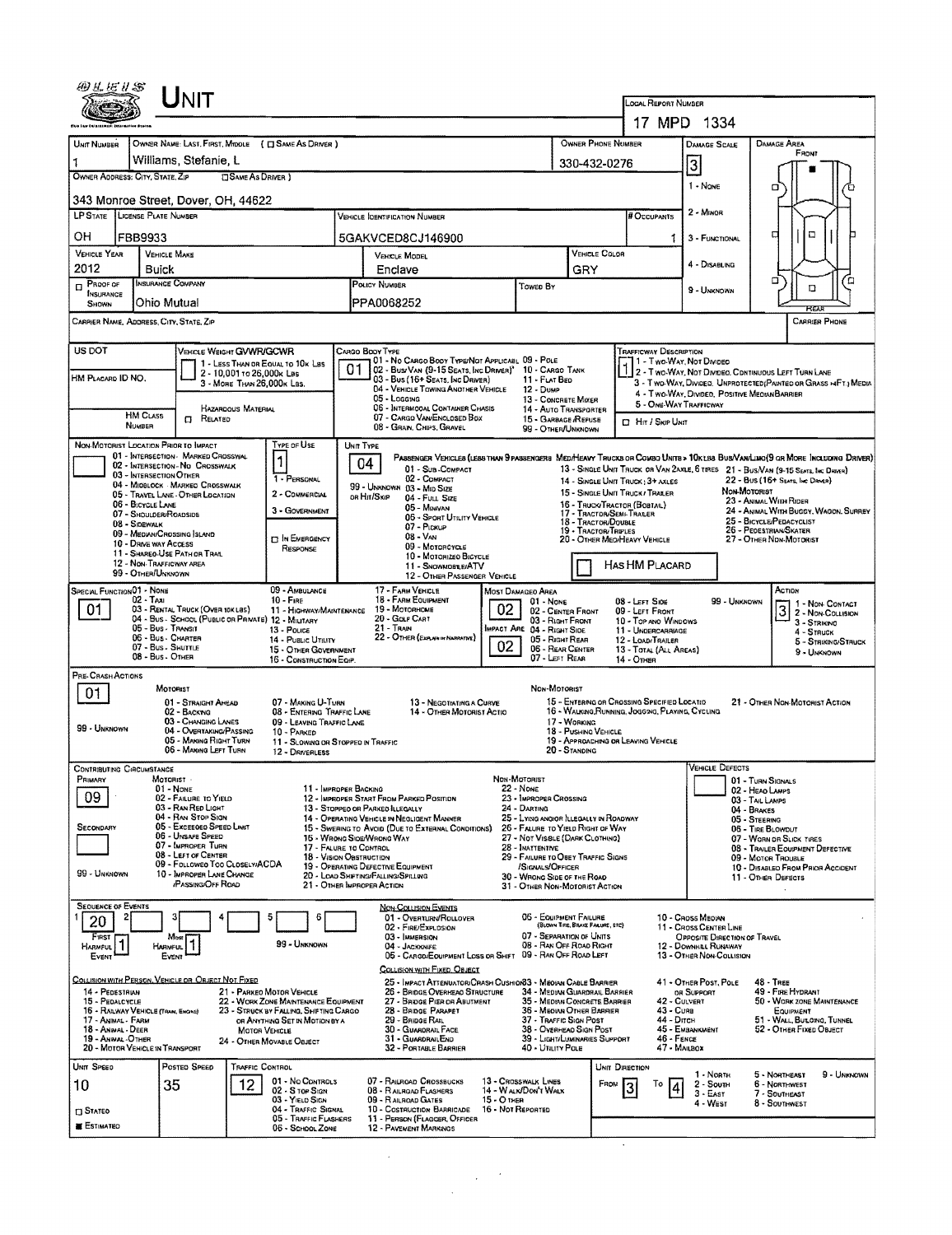|                                                             |                                                                                         | LOCAL REPORT NUMBER                                                      |                                                                                                             |                                                                                                  |                                              |                                                                                           |                                        |                                                                                                 |                                                                                                                          |                                                        |                                                                               |                                                                                                                              |  |  |  |  |  |
|-------------------------------------------------------------|-----------------------------------------------------------------------------------------|--------------------------------------------------------------------------|-------------------------------------------------------------------------------------------------------------|--------------------------------------------------------------------------------------------------|----------------------------------------------|-------------------------------------------------------------------------------------------|----------------------------------------|-------------------------------------------------------------------------------------------------|--------------------------------------------------------------------------------------------------------------------------|--------------------------------------------------------|-------------------------------------------------------------------------------|------------------------------------------------------------------------------------------------------------------------------|--|--|--|--|--|
|                                                             |                                                                                         |                                                                          | 17 MPD 1334                                                                                                 |                                                                                                  |                                              |                                                                                           |                                        |                                                                                                 |                                                                                                                          |                                                        |                                                                               |                                                                                                                              |  |  |  |  |  |
| UNIT NUMBER<br>$\overline{2}$                               | OWNER NAME: LAST, FIRST, MIDDLE ( [ ] SAME AS DRIVER )<br>Green, Rebecca, E             |                                                                          |                                                                                                             | OWNER PHONE NUMBER                                                                               | DAMAGE AREA<br><b>DAMAGE SCALE</b><br>FRONT  |                                                                                           |                                        |                                                                                                 |                                                                                                                          |                                                        |                                                                               |                                                                                                                              |  |  |  |  |  |
| OWNER ADDRESS: CITY, STATE, ZIP                             |                                                                                         | <b>CISAME AS DRIVER</b> )                                                | 330-401-2228                                                                                                |                                                                                                  |                                              | 2                                                                                         |                                        |                                                                                                 |                                                                                                                          |                                                        |                                                                               |                                                                                                                              |  |  |  |  |  |
| 1 - None<br>о<br>507 Walnut Street, Uhrichsville, OH, 44683 |                                                                                         |                                                                          |                                                                                                             |                                                                                                  |                                              |                                                                                           |                                        |                                                                                                 |                                                                                                                          |                                                        |                                                                               |                                                                                                                              |  |  |  |  |  |
| LP STATE LICENSE PLATE NUMBER                               |                                                                                         | # OCCUPANTS                                                              | 2 - Minon                                                                                                   |                                                                                                  |                                              |                                                                                           |                                        |                                                                                                 |                                                                                                                          |                                                        |                                                                               |                                                                                                                              |  |  |  |  |  |
| OН<br><b>HDC5509</b>                                        |                                                                                         |                                                                          |                                                                                                             | 3FADP4BJ8GM175927                                                                                |                                              |                                                                                           |                                        |                                                                                                 | 2                                                                                                                        | 3 - FUNCTIONAL                                         |                                                                               | o<br>о                                                                                                                       |  |  |  |  |  |
| <b>VEHICLE YEAR</b>                                         | <b>VEHICLE MAKE</b>                                                                     |                                                                          | <b>VEHICLE COLOR</b><br><b>VEHICLE MODEL</b>                                                                |                                                                                                  |                                              |                                                                                           |                                        |                                                                                                 |                                                                                                                          |                                                        |                                                                               |                                                                                                                              |  |  |  |  |  |
| 2016<br>Proof of                                            | Ford<br>INSURANCE COMPANY                                                               |                                                                          |                                                                                                             | Other                                                                                            |                                              | GRY                                                                                       |                                        |                                                                                                 | 4 - DISABLING                                                                                                            |                                                        | o                                                                             |                                                                                                                              |  |  |  |  |  |
| <b>INSURANCE</b><br>SHOWN                                   | Progressive                                                                             |                                                                          | POLICY NUMBER<br>Towro By<br>915729256                                                                      |                                                                                                  |                                              |                                                                                           |                                        |                                                                                                 |                                                                                                                          | 9 - UNKNOWN                                            |                                                                               |                                                                                                                              |  |  |  |  |  |
| CARRIER NAME, ADDRESS, CITY, STATE, ZIP                     |                                                                                         |                                                                          |                                                                                                             |                                                                                                  |                                              |                                                                                           |                                        |                                                                                                 |                                                                                                                          |                                                        |                                                                               | CARRIER PHONE                                                                                                                |  |  |  |  |  |
| US DOT                                                      | VEHICLE WEIGHT GVWR/GCWR                                                                |                                                                          | CARGO BODY TYPE                                                                                             |                                                                                                  |                                              |                                                                                           |                                        |                                                                                                 | <b>TRAFFICWAY DESCRIPTION</b>                                                                                            |                                                        |                                                                               |                                                                                                                              |  |  |  |  |  |
|                                                             | 2 - 10,001 To 26,000K Las                                                               | 1 - LESS THAN OR EQUAL TO 10K LBS                                        |                                                                                                             | 01 - No CARGO BODY TYPE/NOT APPLICABL 09 - POLE<br>02 - Bus/Van (9-15 Seats, Inc Driver)         |                                              | 10 - CARGO TANK                                                                           |                                        |                                                                                                 |                                                                                                                          | 11 - Two Way, Not Divided                              |                                                                               | 1 - T WO-WAY, NOT DIVIDED.<br>2 - T WO-WAY, NOT DIVIDED, CONTINUOUS LEFT TURN LANE                                           |  |  |  |  |  |
| HM PLACARD ID NO.                                           |                                                                                         | 3 - MORE THAN 26,000K LBS.                                               |                                                                                                             | 03 - Bus (16+ Seats, Inc Driver)<br>04 - VEHICLE TOWING ANOTHER VEHICLE                          |                                              | 11 - FLAT BED<br>12 - Duwe                                                                |                                        |                                                                                                 |                                                                                                                          | 4 - Two-Way, Divided, Positive Median Barrier          |                                                                               | 3 - Two-Way, Divided, Unprotected (Painted or Grass >>>FT3 Media                                                             |  |  |  |  |  |
| <b>HM CLASS</b>                                             | HAZARODUS MATERIAL                                                                      |                                                                          |                                                                                                             | 05 - Locging<br>06 - INTERMODAL CONTAINER CHASIS                                                 |                                              | 13 - CONCRETE MIXER<br>14 - AUTO TRANSPORTER                                              |                                        |                                                                                                 | 5 - ONE WAY TRAFFICWAY                                                                                                   |                                                        |                                                                               |                                                                                                                              |  |  |  |  |  |
| NUMBER                                                      | <b>D</b> RELATED                                                                        |                                                                          |                                                                                                             | 07 - CARGO VAN/ENCLOSED BOX<br>08 - GRAIN, CHIPS, GRAVEL                                         |                                              | 15 - GARBAGE/REFUSE<br>99 - OTHER/UNKNOWN                                                 |                                        |                                                                                                 | <b>CI HIT / SKIP UNIT</b>                                                                                                |                                                        |                                                                               |                                                                                                                              |  |  |  |  |  |
| NON-MOTORIST LOCATION PRIOR TO IMPACT                       | 01 - INTERSECTION - MARKED CROSSWAL                                                     | <b>TYPE OF USE</b>                                                       | UNIT TYPE                                                                                                   |                                                                                                  |                                              |                                                                                           |                                        |                                                                                                 |                                                                                                                          |                                                        |                                                                               | PASSENGER VEHICLES (LESS THAN 9 PASSENGERS MED/HEAVY TRUCKS OR COMBO UNITS > 10KLBS BUS/VAR/LIMO(9 OR MORE INCLUDING DRIVER) |  |  |  |  |  |
| 03 - INTERSECTION OTHER                                     | 02 - INTERSECTION NO CROSSWALK                                                          | 1<br>1 - PERSONAL                                                        | 03                                                                                                          | 01 - Sub-Compact<br>02 - COMPACT                                                                 |                                              |                                                                                           |                                        |                                                                                                 |                                                                                                                          |                                                        |                                                                               | 13 - SINGLE UNIT TRUCK OR VAN 2AXLE, 6 TIRES 21 - BUS/VAN (9-15 SEATS, INC DIWER)                                            |  |  |  |  |  |
|                                                             | 04 - MIDBLOCK - MARKED CROSSWALK<br>05 - TRAVEL LANE - OTHER LOCATION                   | 2 - COMMERCIAL                                                           | OR HIT/SKIP                                                                                                 | 99 - UNKNOWN 03 - Mio Size<br>04 - Full Size                                                     |                                              |                                                                                           |                                        |                                                                                                 | 22 - BUS (16+ Seats, Inc Driver)<br>14 - SINGLE UNIT TRUCK: 3+ AXLES<br>NON-MOTORIST<br>15 - SINGLE UNIT TRUCK / TRAILER |                                                        |                                                                               |                                                                                                                              |  |  |  |  |  |
| 06 - BICYCLE LANE                                           | 07 - SHOULDER/ROADSIDE                                                                  | 3 - GOVERNMENT                                                           |                                                                                                             | 05 - MINIVAN<br>06 - Sport Utility Vehicle                                                       |                                              |                                                                                           |                                        | 16 - TRUCK/TRACTOR (BOBTAIL)<br>17 - TRACTOR/SEMI-TRAILER                                       |                                                                                                                          |                                                        |                                                                               | 23 - ANIMAL WITH RIDER<br>24 - ANIMAL WITH BUGGY, WAGON, SURREY                                                              |  |  |  |  |  |
| 08 - SIDEWALK                                               | 09 - MEDIAN/CROSSING ISLAND                                                             | <b>D IN EMERGENCY</b>                                                    | 18 - TRACTOR/DOUBLE<br>07 - Pickup<br>19 - Tractor/Triples<br>$08 - V_{AN}$<br>20 - OTHER MEDIHEAVY VEHICLE |                                                                                                  |                                              |                                                                                           |                                        |                                                                                                 |                                                                                                                          |                                                        | 25 - BICYCLE/PEDACYCLIST<br>26 - PEDESTRIAN/SKATER<br>27 - OTHER NON-MOTORIST |                                                                                                                              |  |  |  |  |  |
| 10 - DRIVE WAY ACCESS                                       | 11 - SHARED-USE PATH OR TRAIL<br>12 - NON-TRAFFICWAY AREA                               | RESPONSE                                                                 | 09 - MOTORCYCLE<br>10 - MOTORIZED BICYCLE                                                                   |                                                                                                  |                                              |                                                                                           |                                        |                                                                                                 |                                                                                                                          |                                                        |                                                                               |                                                                                                                              |  |  |  |  |  |
| 99 - OTHER/UNKNOWN                                          |                                                                                         |                                                                          | 11 - SNOWMOBLE/ATV<br>12 - OTHER PASSENGER VEHICLE                                                          |                                                                                                  |                                              |                                                                                           |                                        |                                                                                                 | HAS HM PLACARD                                                                                                           |                                                        |                                                                               |                                                                                                                              |  |  |  |  |  |
| SPECIAL FUNCTION 01 - NONE<br>$02 - T_Ax_1$                 |                                                                                         | 09 - AMBULANCE<br>$10 -$ Fire                                            | 17 - FARM VEHICLE<br>18 - FARM EQUIPMENT                                                                    | 08 - LEFT SIDE                                                                                   |                                              |                                                                                           | 99 - UNKNOWN                           | ACTION<br>1 - Non-Contact                                                                       |                                                                                                                          |                                                        |                                                                               |                                                                                                                              |  |  |  |  |  |
| 01.                                                         | 03 - RENTAL TRUCK (OVER 10K LBS)<br>04 - Bus - SCHOOL (PUBLIC OR PRIVATE) 12 - MILITARY | 11 - HIGHWAY/MAINTENANCE                                                 |                                                                                                             | 19 - Мотовноме<br>20 - GOLF CART                                                                 | 06                                           | 02 - CENTER FRONT<br>03 - Right Front                                                     |                                        | 09 - LEFT FRONT<br>10 - TOP AND WINDOWS                                                         |                                                                                                                          |                                                        |                                                                               | 4 2 - NON-COLUSION<br>$3 -$ Striking                                                                                         |  |  |  |  |  |
|                                                             | 05 - Bus - Transit<br>06 - Bus - Charter                                                | 13 - Pouce<br>14 - Pusuc Unury                                           |                                                                                                             | $21 - \text{TRAM}$<br>22 - OTHER (EXPLANARY NARRATIVE)                                           | MPACT ARE 04 - RIGHT SIDE<br>05 - Right Rear |                                                                                           | 11 - UNDERCARRIAGE<br>12 - LOAD/TRALER |                                                                                                 |                                                                                                                          |                                                        | 4 - STRUCK<br>5 - STRIKING/STRUCK                                             |                                                                                                                              |  |  |  |  |  |
|                                                             | 07 - Bus - Shut rle<br>08 - Bus - Other                                                 | 15 - OTHER GOVERNMENT<br>16 - CONSTRUCTION EQUP.                         | 06<br>06 - REAR CENTER<br>07 - LEFT REAR                                                                    |                                                                                                  |                                              |                                                                                           |                                        |                                                                                                 | 13 - TOTAL (ALL AREAS)<br>14 - OTHER                                                                                     |                                                        |                                                                               | 9 - Unknown                                                                                                                  |  |  |  |  |  |
| PRE-CRASH ACTIONS                                           | <b>MOTORIST</b>                                                                         |                                                                          |                                                                                                             |                                                                                                  |                                              | Non-Motorist                                                                              |                                        |                                                                                                 |                                                                                                                          |                                                        |                                                                               |                                                                                                                              |  |  |  |  |  |
| 11                                                          | 01 - STRAIGHT AHEAD                                                                     | 07 - MAKINO U-TURN                                                       |                                                                                                             | 13 - NEGOTIATINO A CURVE<br>14 - OTHER MOTORIST ACTIO                                            |                                              |                                                                                           |                                        | 15 - ENTERING OR CROSSING SPECIFIED LOCATIO<br>16 - WALKING, RUNNING, JOGGING, PLAYING, CYCLING |                                                                                                                          |                                                        |                                                                               | 21 - OTHER NON-MOTORIST ACTION                                                                                               |  |  |  |  |  |
| 99 - UNKNOWN                                                | 02 - Backing<br>03 - CHANGING LANES<br>04 - OVERTAKING/PASSING                          | 08 - ENTERING TRAFFIC LANE<br>09 - LEAVING TRAFFIC LANE<br>10 - PARKED   |                                                                                                             |                                                                                                  |                                              |                                                                                           | 17 - WORKING<br>18 - PUSHING VEHICLE   |                                                                                                 |                                                                                                                          |                                                        |                                                                               |                                                                                                                              |  |  |  |  |  |
|                                                             | 05 - MAKING RIGHT TURN<br>06 - MAKING LEFT TURN                                         | 11 - SLOWING OR STOPPED IN TRAFFIC<br>12 - DRIVERLESS                    |                                                                                                             |                                                                                                  |                                              |                                                                                           | $20 -$ Standing                        | 19 - APPROACHING OR LEAVING VEHICLE                                                             |                                                                                                                          |                                                        |                                                                               |                                                                                                                              |  |  |  |  |  |
| <b>CONTRIBUTING CIRCUMSTANCE</b>                            |                                                                                         |                                                                          |                                                                                                             |                                                                                                  |                                              |                                                                                           |                                        |                                                                                                 |                                                                                                                          | <b>VEHICLE DEFECTS</b>                                 |                                                                               |                                                                                                                              |  |  |  |  |  |
| Primary                                                     | MOTORIST<br>01 - None                                                                   |                                                                          | 11 - IMPROPER BACKING                                                                                       |                                                                                                  | NDN MOTORIST                                 | <b>22 - NONE</b>                                                                          |                                        |                                                                                                 |                                                                                                                          |                                                        |                                                                               | 01 - TURN SIGNALS<br>02 - HEAD LAMPS                                                                                         |  |  |  |  |  |
| 01                                                          | 02 - FAILURE TO YIELD<br>03 - RAN RED LIGHT                                             |                                                                          |                                                                                                             | 12 - IMPROPER START FROM PARKED POSITION<br>13 - STOPPED OR PARKED ILLEGALLY                     |                                              | 23 - IMPROPER CROSSING<br>24 - DARTING                                                    |                                        |                                                                                                 |                                                                                                                          |                                                        | 03 - TAIL LAMPS<br>04 - BRAKES                                                |                                                                                                                              |  |  |  |  |  |
| SECONDARY                                                   | 04 - RAN STOP SIGN<br>05 - Excessed Speed Limit<br>06 - UNSAFE SPEED                    |                                                                          |                                                                                                             | 14 - OPERATING VEHICLE IN NEGLIGENT MANNER<br>15 - Swering to Avoid (Due to External Conditions) |                                              | 25 - LYING AND/OR LLEGALLY IN ROADWAY<br>26 - FALURE TO YIELD RIGHT OF WAY                |                                        |                                                                                                 |                                                                                                                          |                                                        | 05 - STEERING                                                                 | 06 - TIRE BLOWOUT                                                                                                            |  |  |  |  |  |
|                                                             | 07 - IMPROPER TURN<br>08 - LEFT OF CENTER                                               |                                                                          | 16 - WRONG SIDE/WRONG WAY<br>17 - FALURE TO CONTROL<br>18 - Vision Osstruction                              |                                                                                                  |                                              | 27 - NOT VISBLE (DARK CLOTHING)<br>28 - INATTENTIVE<br>29 - FAILURE TO OBEY TRAFFIC SIGNS |                                        |                                                                                                 |                                                                                                                          |                                                        |                                                                               | 07 - WORN OR SLICK TIRES<br>08 - TRAILER EQUIPMENT DEFECTIVE                                                                 |  |  |  |  |  |
| 99 - UNKNOWN                                                | 09 - FOLLOWED TOO CLOSELY/ACDA<br>10 - IMPROPER LANE CHANGE                             |                                                                          |                                                                                                             | 19 - OPERATING DEFECTIVE EQUIPMENT<br>20 - LOAD SHIFTING/FALLING/SPILLING                        |                                              | /SIGNALS/OFFICER<br>30 - WRONG SIDE OF THE ROAD                                           |                                        |                                                                                                 |                                                                                                                          |                                                        |                                                                               | 09 - Motor TrousLE<br>10 - DISABLED FROM PRIOR ACCIDENT<br>11 - OTHER DEFECTS                                                |  |  |  |  |  |
|                                                             | <b>PASSING/OFF ROAD</b>                                                                 |                                                                          | 21 - OTHER IMPROPER ACTION                                                                                  |                                                                                                  |                                              | 31 - OTHER NON-MOTORIST ACTION                                                            |                                        |                                                                                                 |                                                                                                                          |                                                        |                                                                               |                                                                                                                              |  |  |  |  |  |
| <b>SEQUENCE OF EVENTS</b>                                   |                                                                                         | 5<br>6                                                                   |                                                                                                             | <b>NON-COLLISION EVENTS</b><br>01 - OVERTURN/ROLLOVER                                            |                                              | 06 - EQUIPMENT FAILURE                                                                    |                                        |                                                                                                 |                                                                                                                          | 10 - Cross Median                                      |                                                                               |                                                                                                                              |  |  |  |  |  |
| 20<br>FIRST                                                 | Most                                                                                    |                                                                          |                                                                                                             | 02 - FIRE/EXPLOSION<br>03 - IMMERSION                                                            |                                              | 07 - SEPARATION OF UNITS                                                                  | (BLOWN TIRE, BRAKE FARURE, ETC)        |                                                                                                 |                                                                                                                          | 11 - CROSS CENTER LINE<br>OPPOSITE DIRECTION OF TRAVEL |                                                                               |                                                                                                                              |  |  |  |  |  |
| <b>HARMFUL</b><br>EVENT                                     | <b>HARMFUL</b><br>EVENT                                                                 | 99 - UNKNOWN                                                             |                                                                                                             | 04 - JACKKNIFE<br>05 - CARGO/EQUIPMENT LOSS OR SHIFT                                             |                                              | 08 - RAN OFF ROAD RIGHT<br>09 - RAN OFF ROAD LEFT                                         |                                        |                                                                                                 |                                                                                                                          | 12 - DOWNHEL RUNAWAY<br>13 - OTHER NON-COLLISION       |                                                                               |                                                                                                                              |  |  |  |  |  |
|                                                             | COLLISION WITH PERSON, VEHICLE OR OBJECT NOT FIXED                                      |                                                                          |                                                                                                             | COLUSION WITH FIXED, OBJECT<br>25 - IMPACT ATTENUATOR/CRASH CUSHIDI83 - MEDIAN CABLE BARRIER     |                                              |                                                                                           |                                        |                                                                                                 |                                                                                                                          | 41 - OTHER POST, POLE                                  |                                                                               | 48 - TREE                                                                                                                    |  |  |  |  |  |
| 14 - PEDESTRIAN<br>15 - PEDALCYCLE                          |                                                                                         | 21 - PARKED MOTOR VEHICLE<br>22 - WORK ZONE MAINTENANCE EQUIPMENT        |                                                                                                             | 26 - BRIDGE OVERHEAD STRUCTURE<br>27 - BRIDGE PIER OR ABUTMENT                                   |                                              | 34 - MEDIAN GUARDRAIL BARRIER<br>35 - MEDIAN CONCRETE BARRIER                             |                                        |                                                                                                 | 42 - CULVERT                                                                                                             | OR SUPPORT                                             |                                                                               | 49 - FIRE HYDRANT<br>50 - WORK ZONE MAINTENANCE                                                                              |  |  |  |  |  |
| 16 - RAILWAY VEHICLE (TRAN, ENGINE)<br>17 - Animal FARM     |                                                                                         | 23 - STRUCK BY FALLING, SHIFTING CARGO<br>OR ANYTHING SET IN MOTION BY A |                                                                                                             | 28 - BRIDGE PARAPET<br>29 - BRIDGE RAIL                                                          |                                              | 36 - MEOIAN OTHER BARRIER<br>37 - TRAFFIC SIGN POST                                       |                                        |                                                                                                 | 43 - Cuna<br>44 - Олсн                                                                                                   |                                                        |                                                                               | EQUIPMENT<br>51 - WALL, BUILOING, TUNNEL                                                                                     |  |  |  |  |  |
| 18 - Animal - Deer<br><b>19 - ANMAL OTHER</b>               |                                                                                         | <b>MOTOR VEHICLE</b><br>24 - OTHER MOVABLE OBJECT                        |                                                                                                             | 30 - GUARDRAIL FACE<br>31 - GUARORAL END                                                         |                                              | 38 - Overhead Sign Post<br>39 - LIGHT/LUMINARIES SUPPORT                                  |                                        |                                                                                                 | 46 - FENCE                                                                                                               | 45 - EMBANKMENT                                        |                                                                               | 52 - Отная Гіхер Овласт                                                                                                      |  |  |  |  |  |
| 20 - MOTOR VEHICLE IN TRANSPORT<br>UNIT SPEED               | POSTED SPEED                                                                            | TRAFFIC CONTROL                                                          |                                                                                                             | 32 - PORTABLE BARRIER                                                                            |                                              | 40 - Utility Pole                                                                         |                                        | UNIT DIRECTION                                                                                  | 47 - MAILBOX                                                                                                             |                                                        |                                                                               |                                                                                                                              |  |  |  |  |  |
| 2                                                           | 12<br>35                                                                                | 01 - No CONTROLS                                                         |                                                                                                             | 07 - RAILROAD CROSSBUCKS                                                                         |                                              | 13 - Crosswalk Lines                                                                      |                                        | FROM                                                                                            | Т٥                                                                                                                       | 1 - Noam<br>2 - South                                  |                                                                               | 9 - UNKNOWN<br>5 - Northeast<br>6 - NORTHWEST                                                                                |  |  |  |  |  |
|                                                             |                                                                                         | 02 - S ror Sign<br>03 - YIELD SIGN<br>04 - TRAFFIC SIGNAL                |                                                                                                             | 08 - RAILROAD FLASHERS<br>09 - RAILROAD GATES<br>10 - Costruction Barricade                      | 15 - O THER<br>16 - Not Reported             | 14 - WALN/DON'T WALK                                                                      |                                        |                                                                                                 |                                                                                                                          | $3 - EAST$<br>4 - West                                 |                                                                               | 7 - SOUTHEAST<br>8 - SOUTHWEST                                                                                               |  |  |  |  |  |
| $\square$ Stated<br><b>BE</b> ESTIMATED                     |                                                                                         | 05 - TRAFFIC FLASHERS<br>06 - SCHODL ZONE                                |                                                                                                             | 11 - PERSON (FLAGGER, OFFICER<br><b>12 - PAVEMENT MARKINGS</b>                                   |                                              |                                                                                           |                                        |                                                                                                 |                                                                                                                          |                                                        |                                                                               |                                                                                                                              |  |  |  |  |  |
|                                                             |                                                                                         |                                                                          |                                                                                                             |                                                                                                  |                                              |                                                                                           |                                        |                                                                                                 |                                                                                                                          |                                                        |                                                                               |                                                                                                                              |  |  |  |  |  |